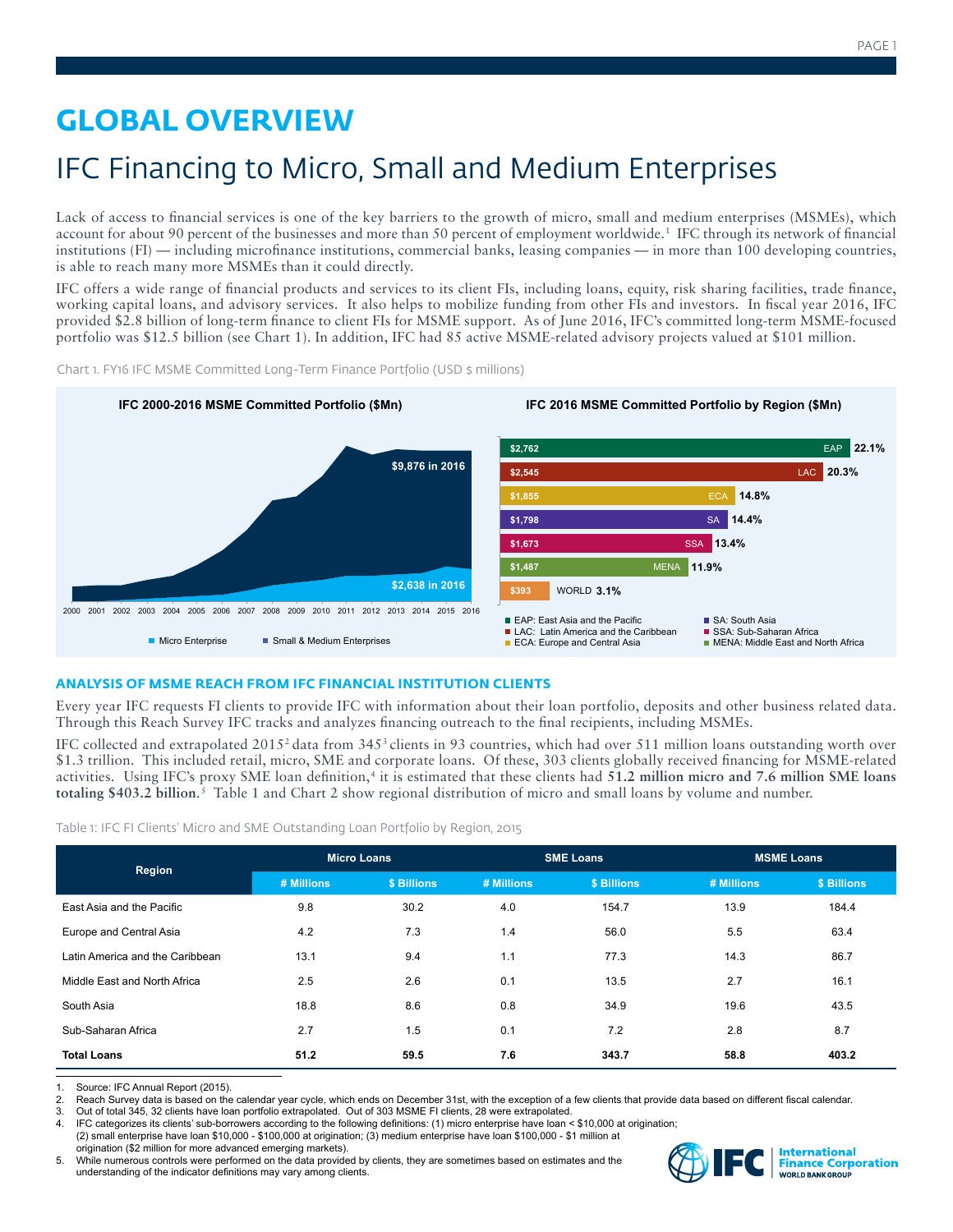

Chart 2: IFC FI Clients' Micro and SME Outstanding Loan Portfolio Distribution (%), 2015



# **IFC CLIENTS' MSME LOAN PORTFOLIO BY TYPE OF IFC ENGAGEMENT**

IFC places its MSME clients in two categories: FIs supported by IFC in the area of microfinance – clients with microfinance-focused engagements; and FIs supported by IFC in the area of SME financing – clients with SME-focused engagements. In 2015, IFC collected or extrapolated data from 118 microfinance and 185 SME-focused engagements. SME-focused clients funded about 1/3 of the total number of micro loans representing 2/3 of the total funding for the microenterprises. Likewise, the microfinance focused clients actively crossed over to SME with 15% of the number of SME loans and 11% of the total volume. In addition, 44 percent of clients with microfinance-focused engagement and 36 percent with SME-focused ones received advisory services.

Table 3: SME-Focused Engagements<sup>7</sup>

|              | Outstanding Loan Portfolio |             | <b>Average Loan Size</b> | <b>NPLs</b>   |                  | <b>Outstanding Loan Portfolio</b> |             | <b>Average Loan Size</b> | <b>NPLs</b> |
|--------------|----------------------------|-------------|--------------------------|---------------|------------------|-----------------------------------|-------------|--------------------------|-------------|
| Loan Type    | # Millions                 | \$ Billions |                          | $\frac{9}{6}$ | <b>Loan Type</b> | # Millions                        | \$ Billions |                          |             |
| Micro        | 33.9                       | 21.2        | 757                      | 2.2%          | Micro            | 17.3                              | 38.3        | 991                      | 8.0%        |
| <b>SME</b>   | 1.2                        | 37.5        | 32.327                   | 2.1%          | <b>SME</b>       | 6.5                               | 306.1       | 61.074                   | 4.9%        |
| <b>Total</b> | 35.1                       | 58.7        | 2.125                    | 2.1%          | Total            | 23.8                              | 344.4       | 9.573                    | 5.0%        |

Table 2: Microfinance-Focused Engagements<sup>6</sup>

Notably, the portfolios of micro and SME-focused engagements were different in terms of loan performance. The clients receiving microfinance focused financing and services reported very low non-performing loan (NPL) levels – about 2 percent. The NPL level was at 5-8 percent among clients with SME-focused engagements.

# **IFC CLIENTS' LOANS TO WOMEN AND WOMEN-OWNED SMES**

Gender equality is a fundamental condition for a prosperous and sustainable world; however, in many countries women have lower access to education, employment, business opportunities and financial services, as well as unequal social status and rights. The annual estimated credit gap for women-owned SMEs is about \$260-320 billion.8

To address this challenge, IFC launched the Banking on Women Program that promotes financing for women-owned SMEs. In addition, recently IFC requested clients to report on their loan portfolios to women-owned enterprises. In 2015, 152 IFC FI clients provided genderdisaggregated data. These clients provided more than half of total micro loans by number to women, and 15 percent of total SME loans by number to women-owned firms<sup>9</sup> (see Table 4). Non-performing loans of the women borrowers were lower comparing to overall micro and SME loan NPLs (see Tables 4, 2 and 3).



<sup>6,7.</sup> Average Loan Size and NPLs do not include extrapolated data.

<sup>8.</sup> IFC Enterprise Gap Database (2011). http://smefinanceforum.org/data-sites/ifc-enterprise-finance-gap

<sup>9.</sup> IFC defines women-owned SME as a firm with (a) > 51 percent ownership/stake by a woman/women; or (b) > 20 percent owned by a woman/women AND 1 woman as CEO/COO (President/Vice-President) as well as 30 percent of the board of directors being women where a board exists; and which received loans from \$10,000 to \$1 or 2 million at origination.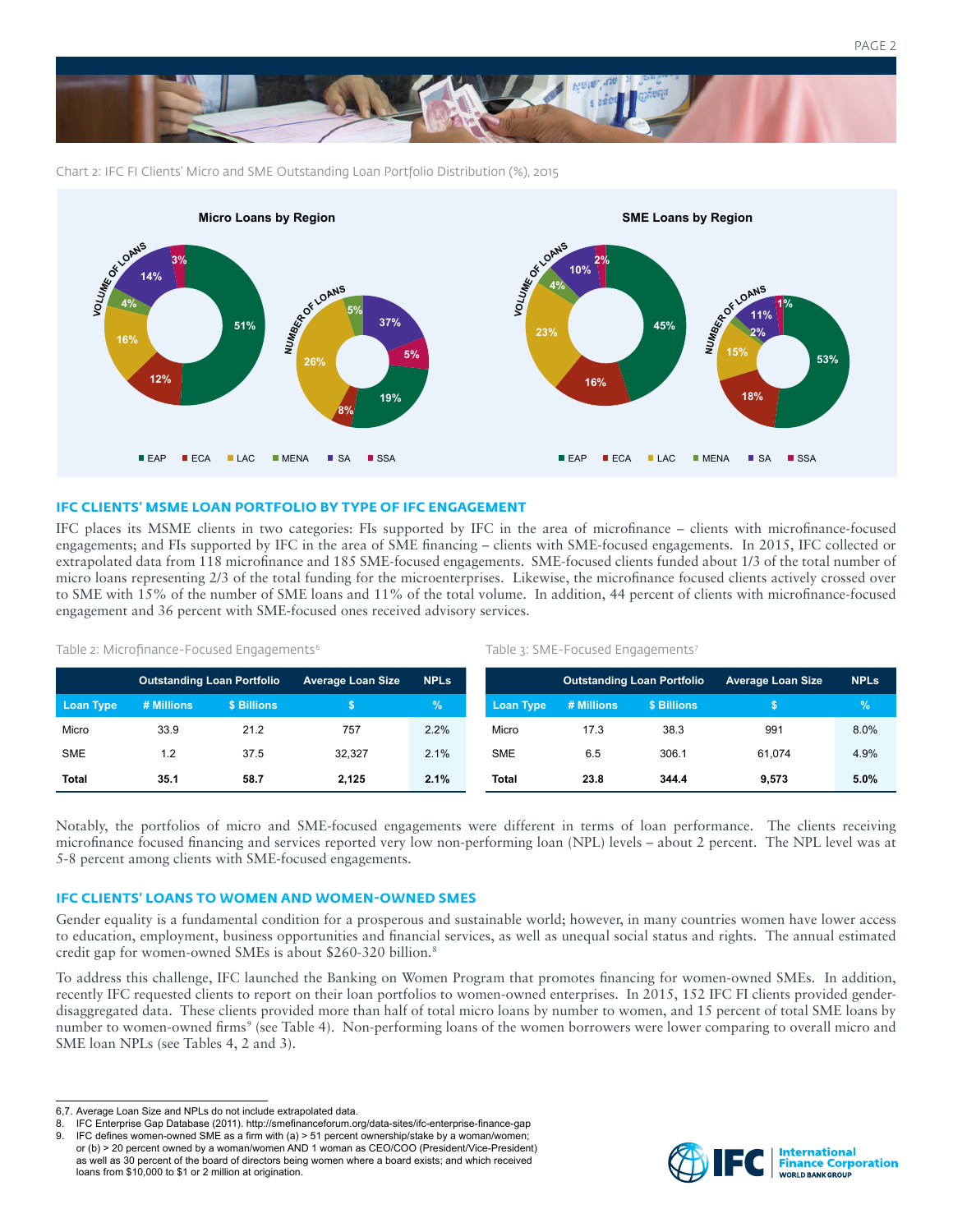

#### Table 4: IFC FI Clients' Loans to Women and Women-owned SMEs

|                  | <b>Number of Loans</b><br>to Women | <b>Total Volume of Loans</b><br>to Women | Number of Loans<br>to Women | <b>Total Volume of Loans</b><br>to Women | <b>NPLs</b> |
|------------------|------------------------------------|------------------------------------------|-----------------------------|------------------------------------------|-------------|
| <b>Loan Type</b> | # '000                             | \$ Millions                              | % Of total                  | % Of total                               | $\sqrt{2}$  |
| Micro            | 9.310.7                            | 5.843.3                                  | 57.0%                       | 33.5%                                    | 2.0%        |
| SME              | 241.5                              | 6.729.2                                  | 15.4%                       | 13.4%                                    | 3.2%        |

#### **MSME LOAN PORTFOLIO GROWTH AND DYNAMICS**

MSME client FIs has grown consistently over time. Three main factors influence MSME loan portfolio growth: 1) changes in the MSME portfolio among existing IFC clients, 2) entries of new clients, and 3) exits of existing clients, when, for example, IFC clients fully repay their loans. The dynamics of these factors determines the MSME reach growth trends from year to year. Thus, in the post-financial crisis period (2011-2015), the MSME loan portfolio increased 26 percent by number, and 19 percent by volume of loans on a compounded basis.

During 2014-2015, the volume of MSME loans increased by 49 percent, and the number of loans increased by 23 percent. In 2015, new IFC clients contributed to larger MSME outreach despite a slow economic growth and currency devaluation in many developing countries. Specifically, IFC's investments in two large clients in China and Brazil, which jointly held \$140 billion in MSME portfolio last year, significantly increased the overall SME reach numbers.

Also, 152 clients with MSME-focused engagements reported data in 2013, 2014, and 2015. During this period, the number of MSME loans they provided grew by 25.5 percent and volume increased by 13.9 percent on a compounded basis.

#### **DEPOSIT AND OTHER TRANSACTIONAL ACCOUNTS**

Universal financial access is one of the strategic development goals for the World Bank Group. Financial access may include loans, but can also simply mean someone has access to alternative financial channels (i.e. mobile banking, internet banking) or deposit/ saving accounts. The growth of savings accounts is also important as deposits provide major funding source for deposit taking institutions and a safe place to store cash for their clients.

In 2015, 196 clients reported \$476.9 billion in accounts, which include current/transactional accounts, interestbearing deposits, and e-money accounts. In 2014, 203 institutions reported \$ 536.5 billion in liability accounts. Individual accounts hold about half of the total deposits volume among IFC's clients.

Chart 4 demonstrates the distribution of the deposits and other transactional accounts by the type of the account owner.

The volume of micro and SME loans by IFC's portfolio of Chart 3. IFC Clients' MSME Loan Portfolio Growth, 2004-2015



Chart 4. IFC Clients' Volume of Deposits and Other Transactional Accounts, 2015 (Average Volume Percentage Distribution)